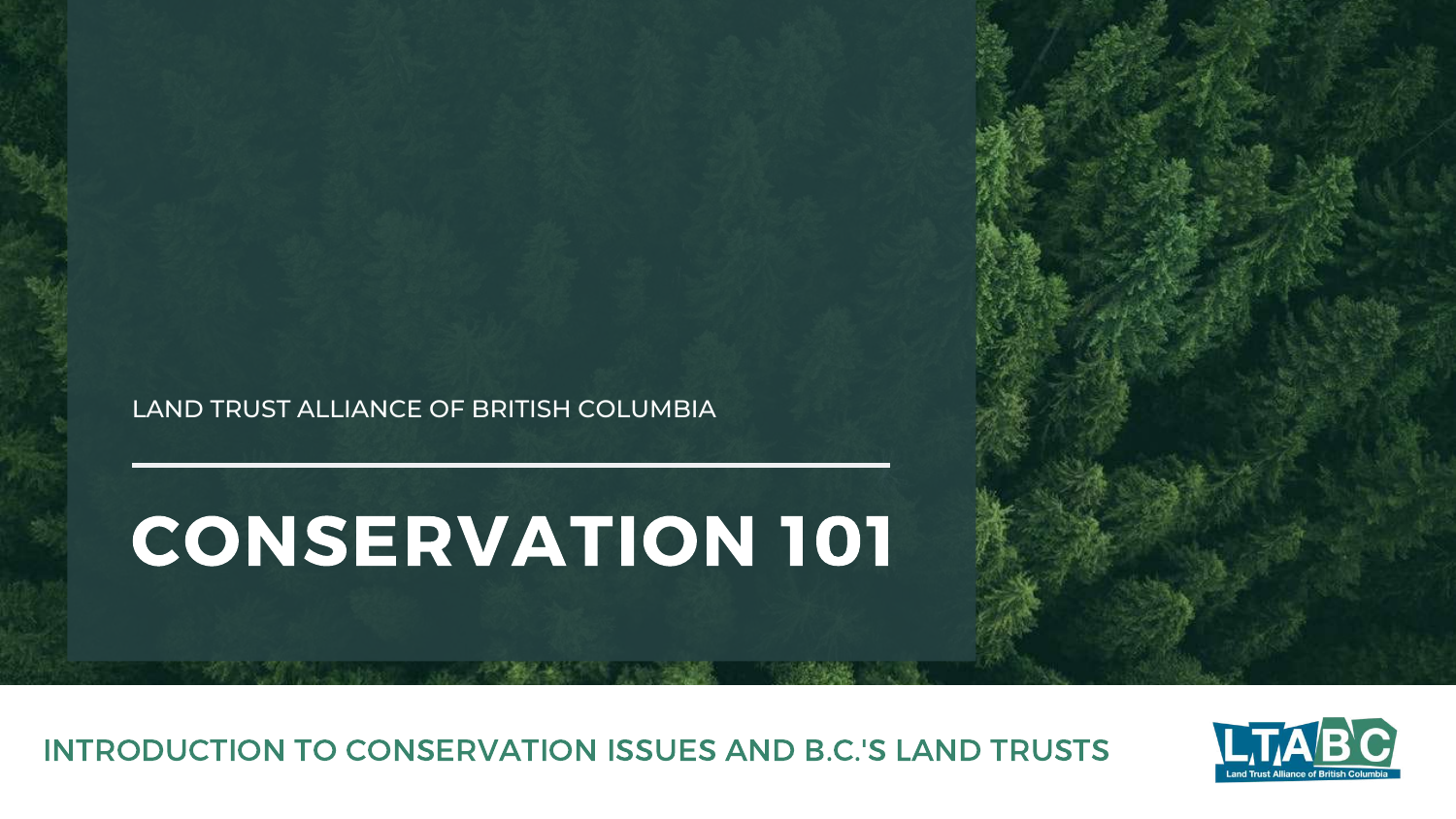### WHAT IS LAND CONSERVATION?

Land conservation is the process of protecting British Columbia's natural environment from human disruption.



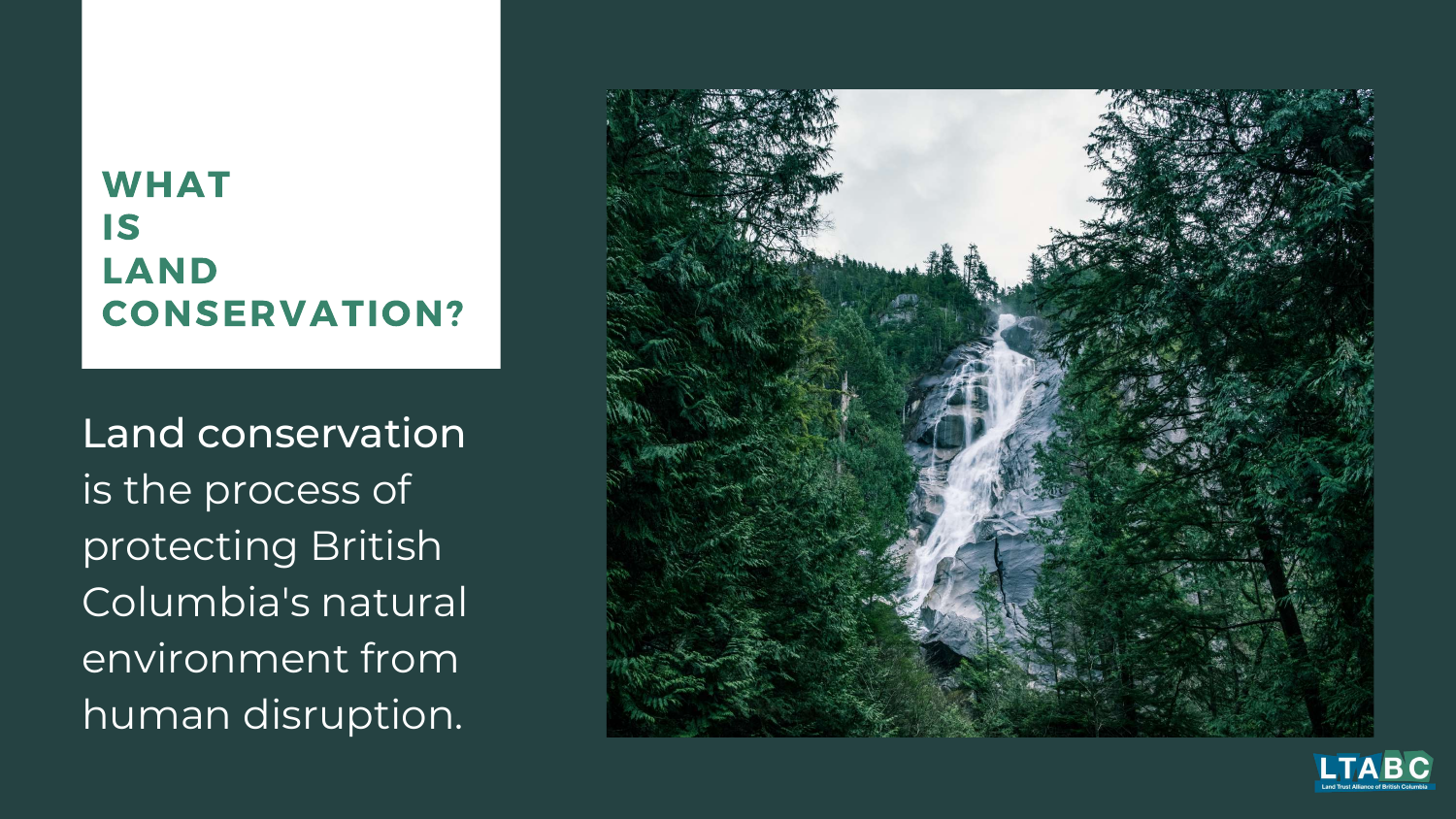# CONSERVATION S:<br>PROTECTS

WATER OUALITY ECOSYSTEMS AESTHETIC VALUE **WILDLIFE VEGETATION** 

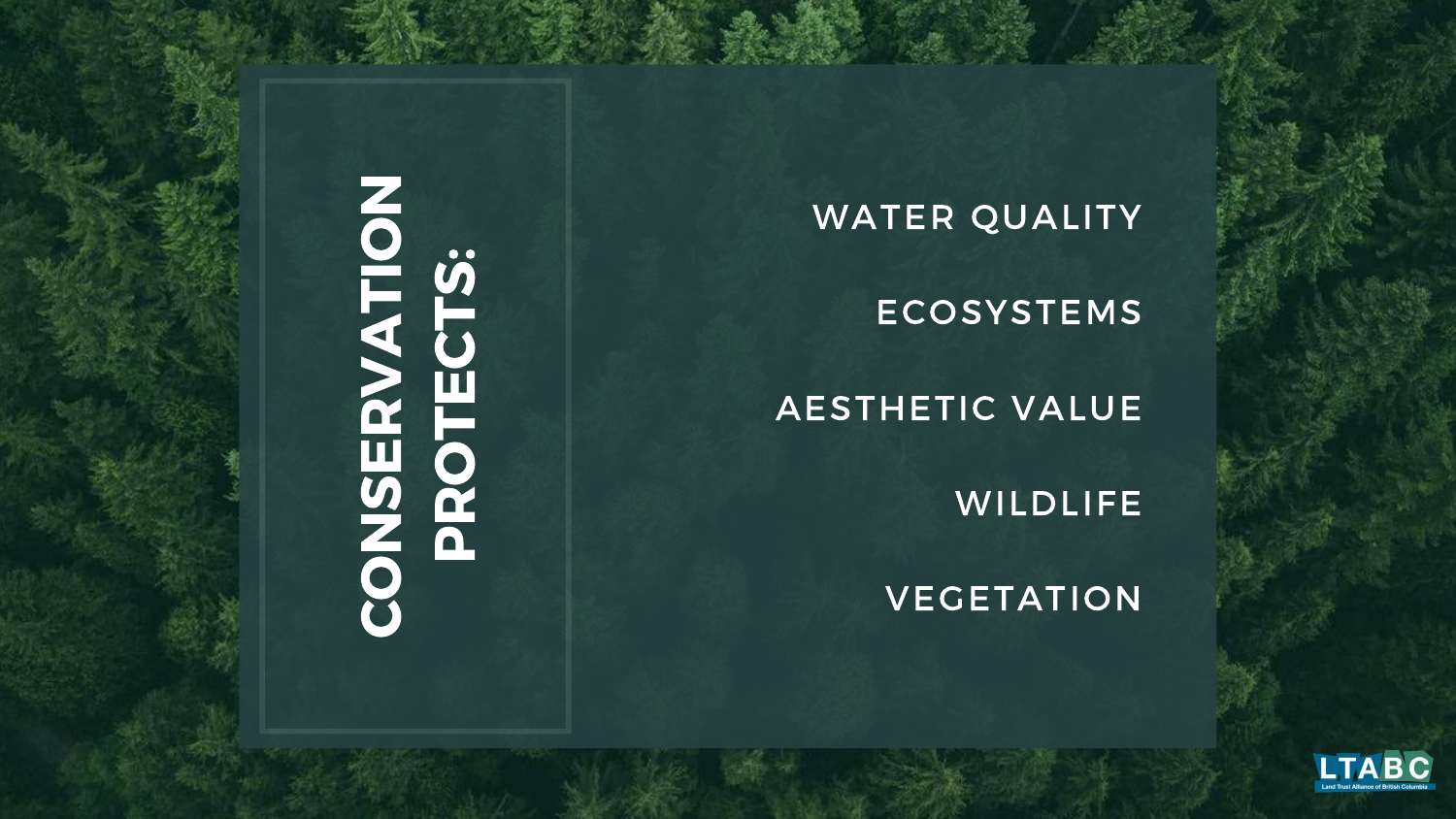### **ISSUES FACING BRITISH COLUMBIA CONSERVATION: SPECIES AT RISK**



As of May 2019, scientists have identified 1,807 species at risk of extinction in B.C. (Note 1).



Vancouver Island Marmot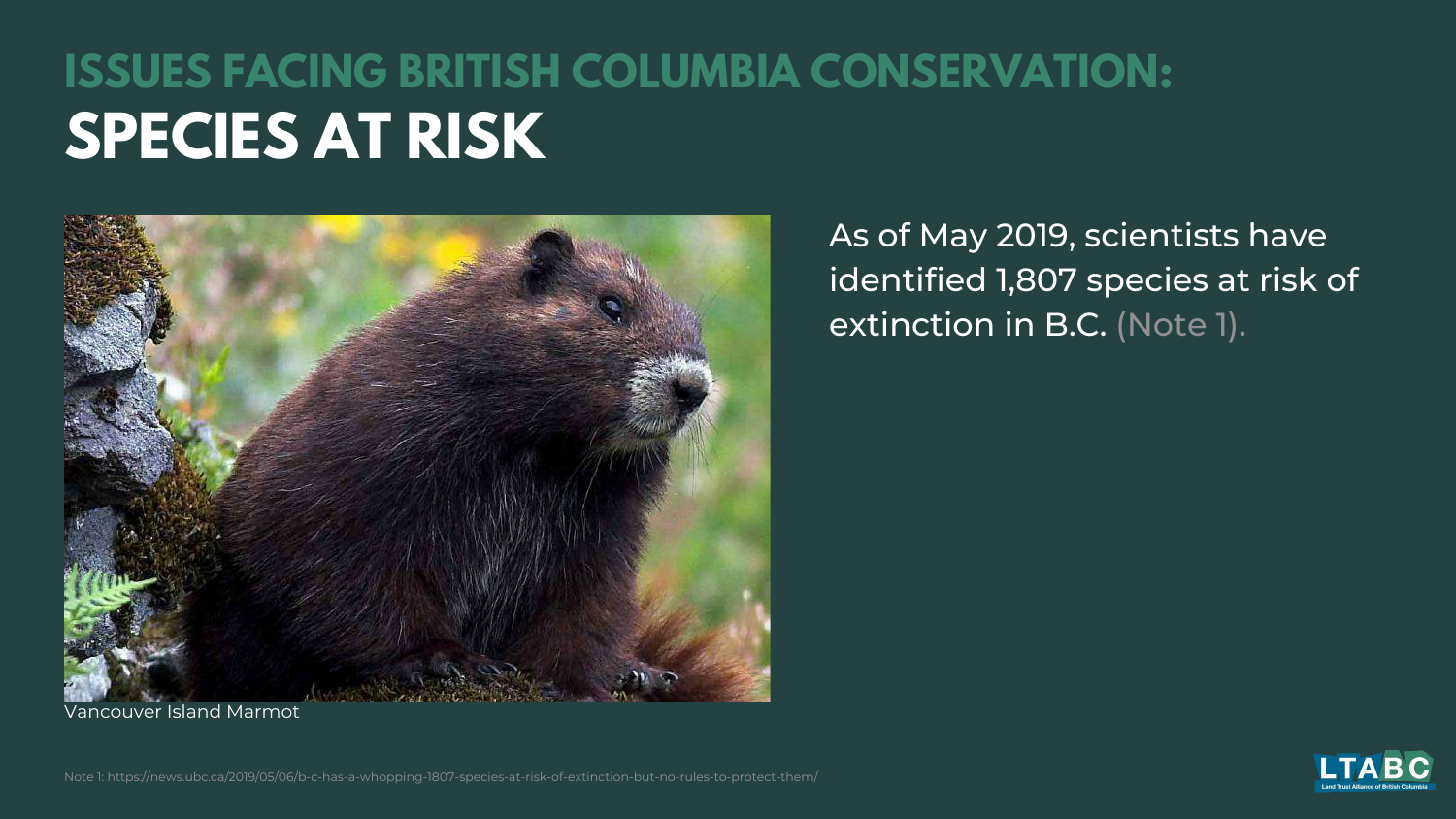## **ISSUES FACING BRITISH COLUMBIA CONSERVATION: SPECIES AT RISK**

### **Primary risks to native species:**

### **1. HABITAT LOSS**

Species across B.C. are experiencing significant loss of habitat due to deforestation, mass construction, and urban sprawl.



### **2. CLIMATE CHANGE**

Climate change can result in altered growing seasons, new seasonal breeding and migration patterns, and different species ranges.



### **3. INVASIVE SPECIES**

Invasive species may kill, out-compete, or displace native species and use up scarce resources, depriving native species in their native habitats.



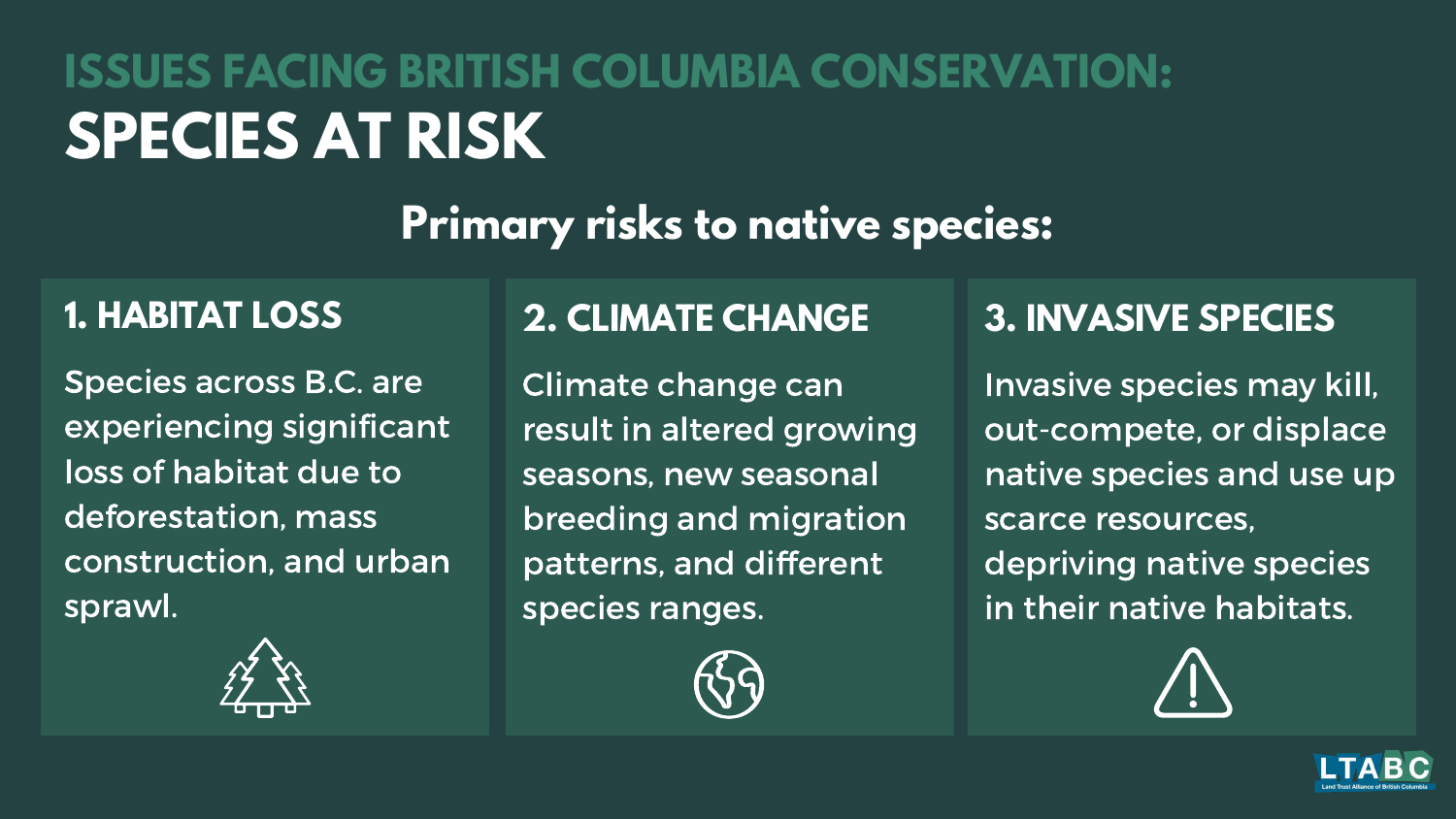### **ISSUES FACING BRITISH COLUMBIA CONSERVATION: PARKS**



British Columbia is one of the most naturally beautiful and ecologically diverse areas of the planet.

We might take for granted this province's abundance of protected land, which provides us with exceptional campsites, hiking trails and viewpoints.

It is important to recognize that these luxuries would not be available without the continual efforts of conservancy groups working to minimize human disruption.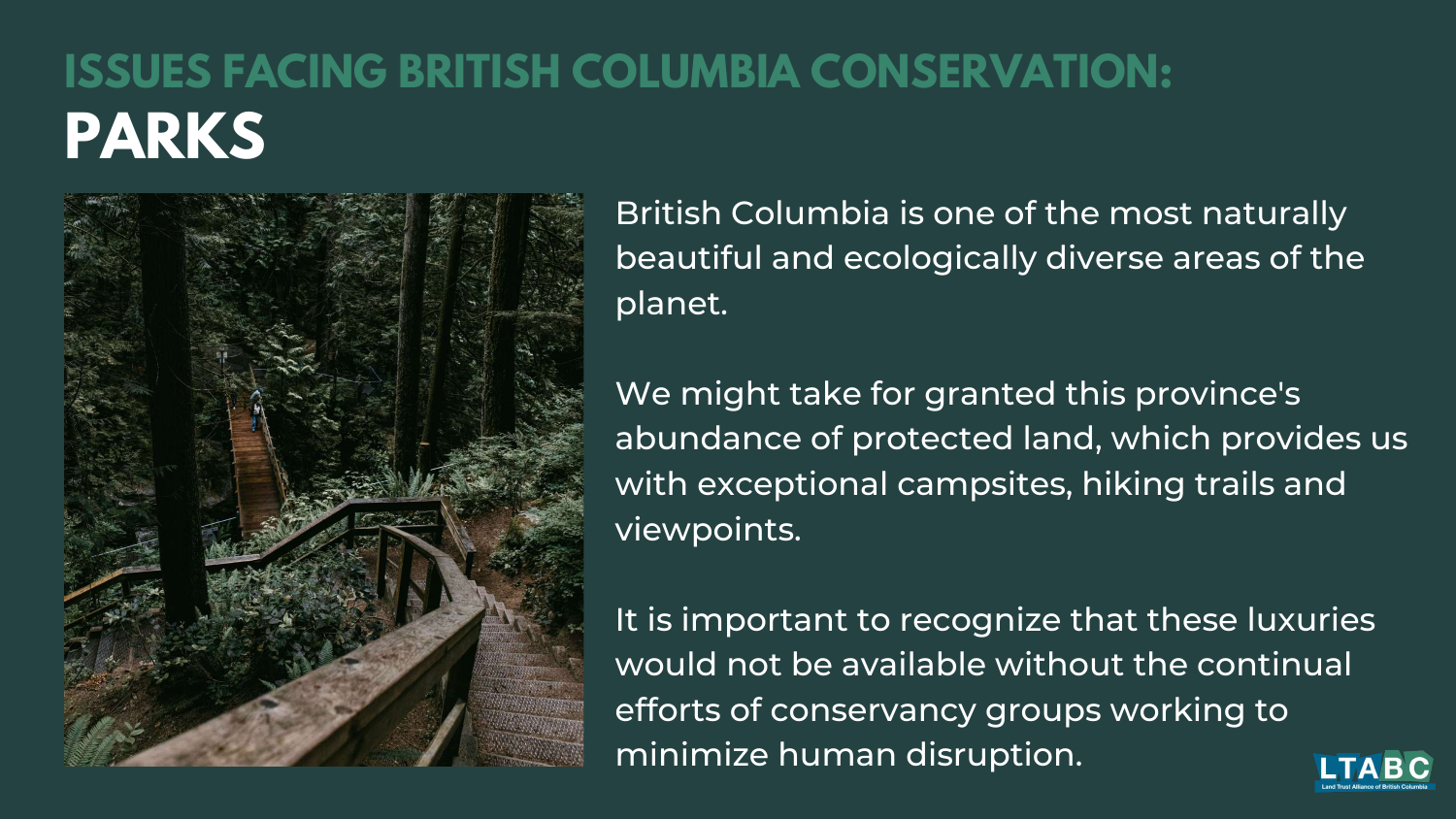### **ISSUES FACING BRITISH COLUMBIA CONSERVATION: CLEAN WATER**

Urban expansion frequently comes hand-in-hand with industrial pollution. Corporations often place profit-driven interests ahead of environmental interests, and proceed with projects that negatively affect local ecosystems and waterways.



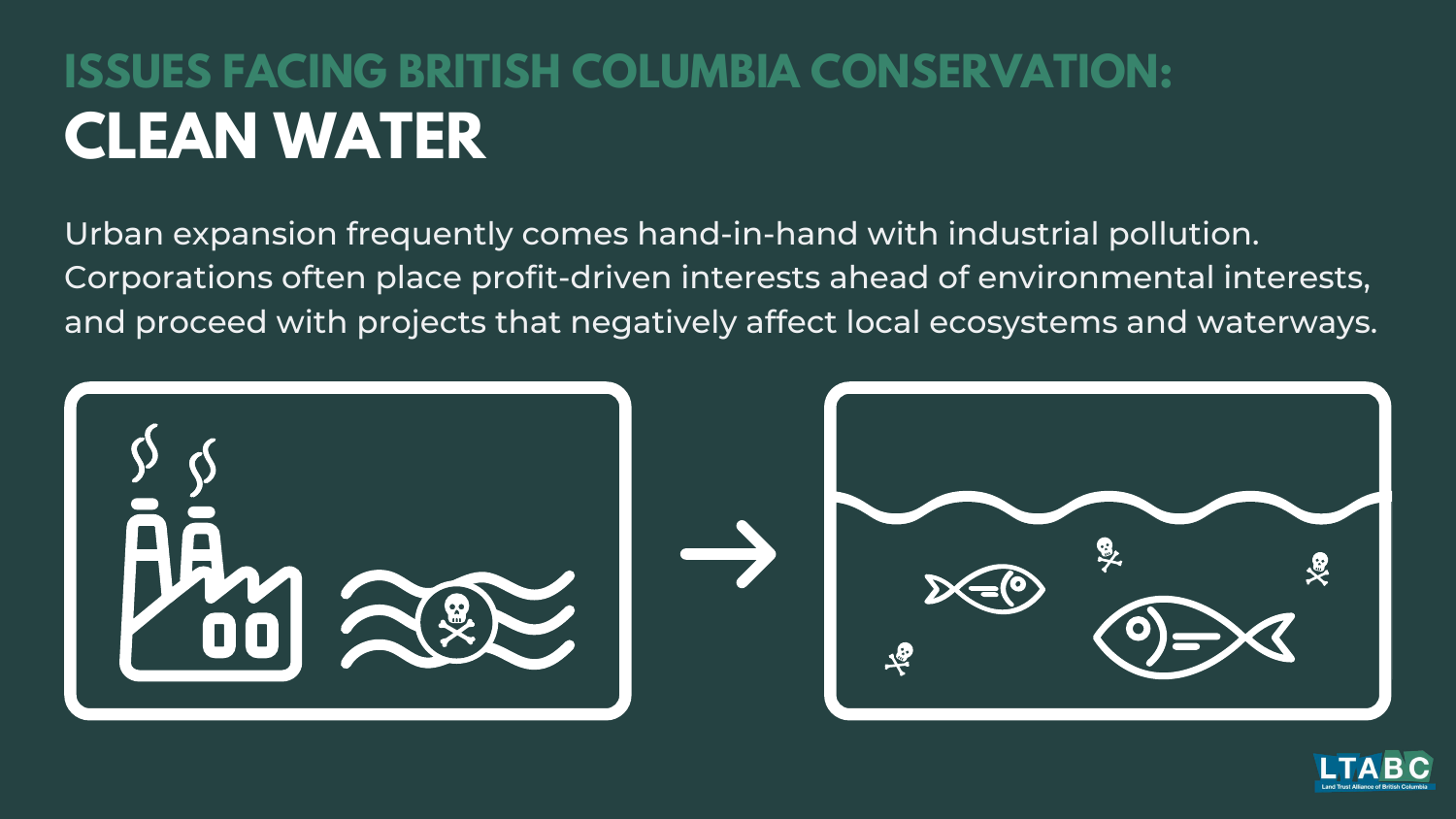### **ISSUES FACING BRITISH COLUMBIA CONSERVATION: TOURISM**

Tourism is one of B.C. 's most profitable industries and creates jobs at a higher rate than almost any other provincial sector. It is also an irreplaceable economic stimulus for many rural communities.

In order to ensure that B.C. maintains this economic competitive advantage, we must work to preserve the natural beauty that allows our province to attract outdoor enthusiasts from around the world.



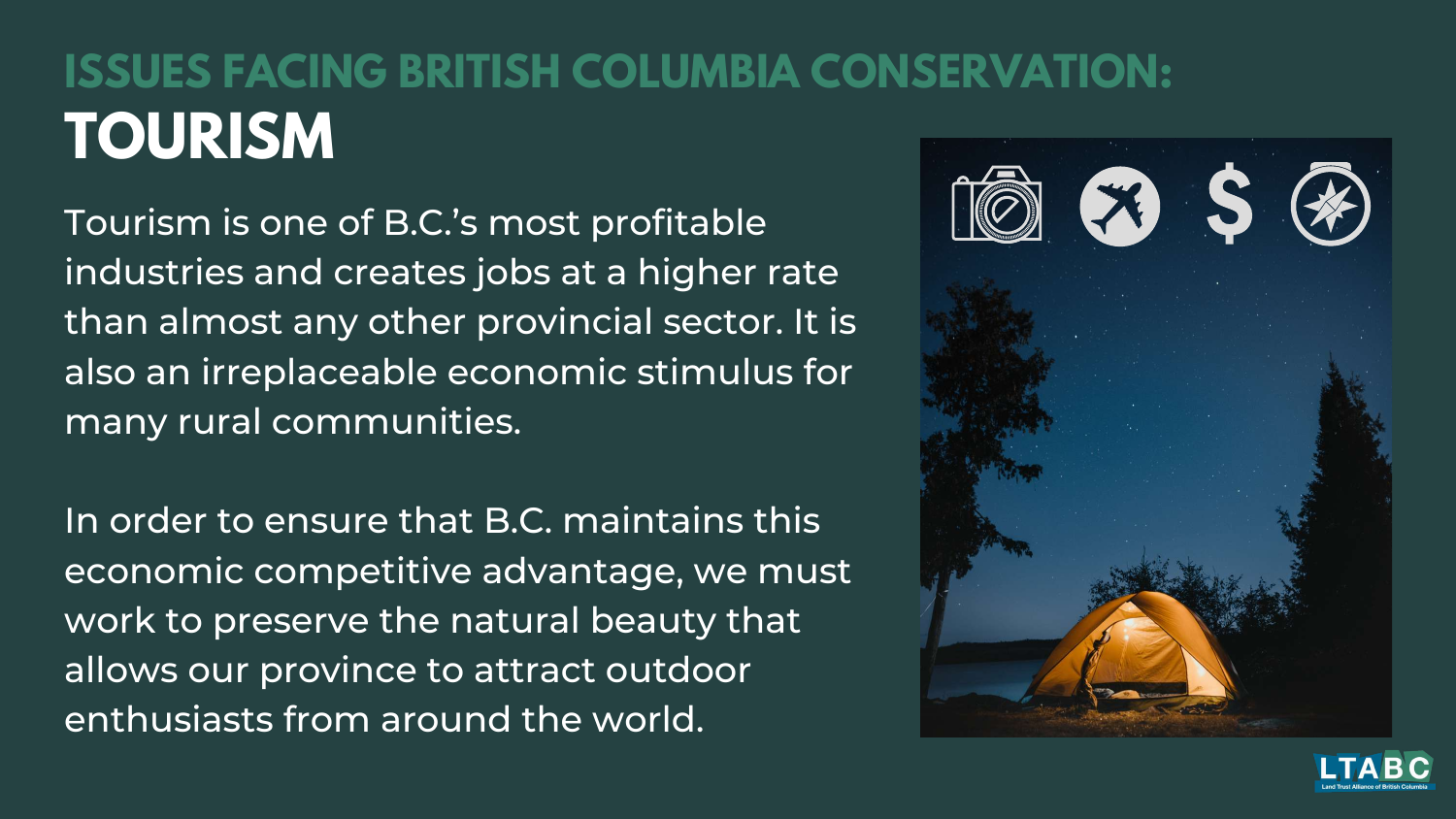

# LAND TRUSTS AND CONSERVATION

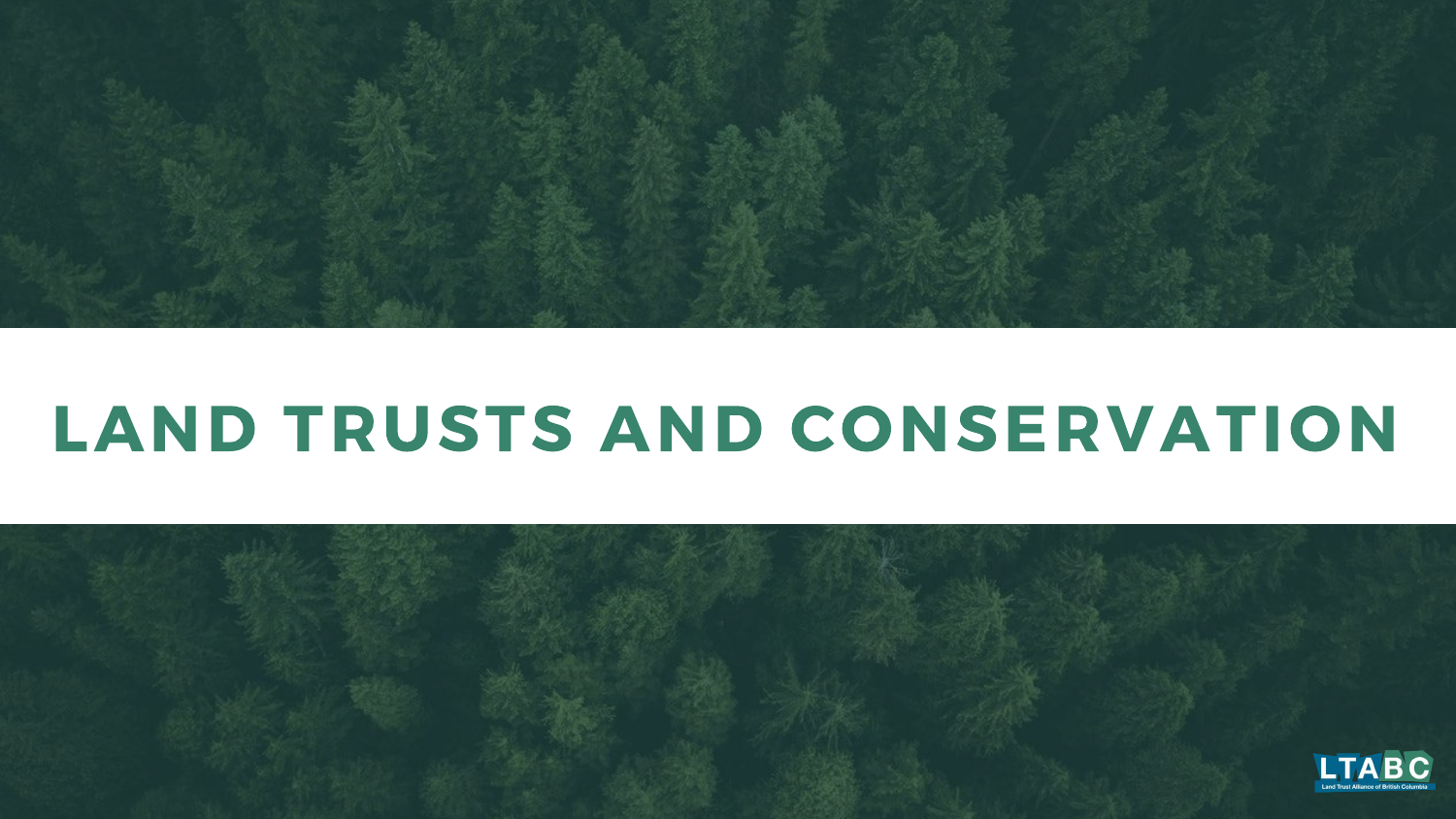# WHAT ARE LAND TRUSTS?

Land trusts are not-for-profit organizations that work to conserve the natural environment by:

Helping landowners establish conservation covenants (legal documents which permanently restrict activities which would derogate the land's natural features or cultural value).

Acquiring properties of land through donation or purchase, and then signing covenants to ban activities that would compromise the properties' natural features or cultural heritage.



**A B**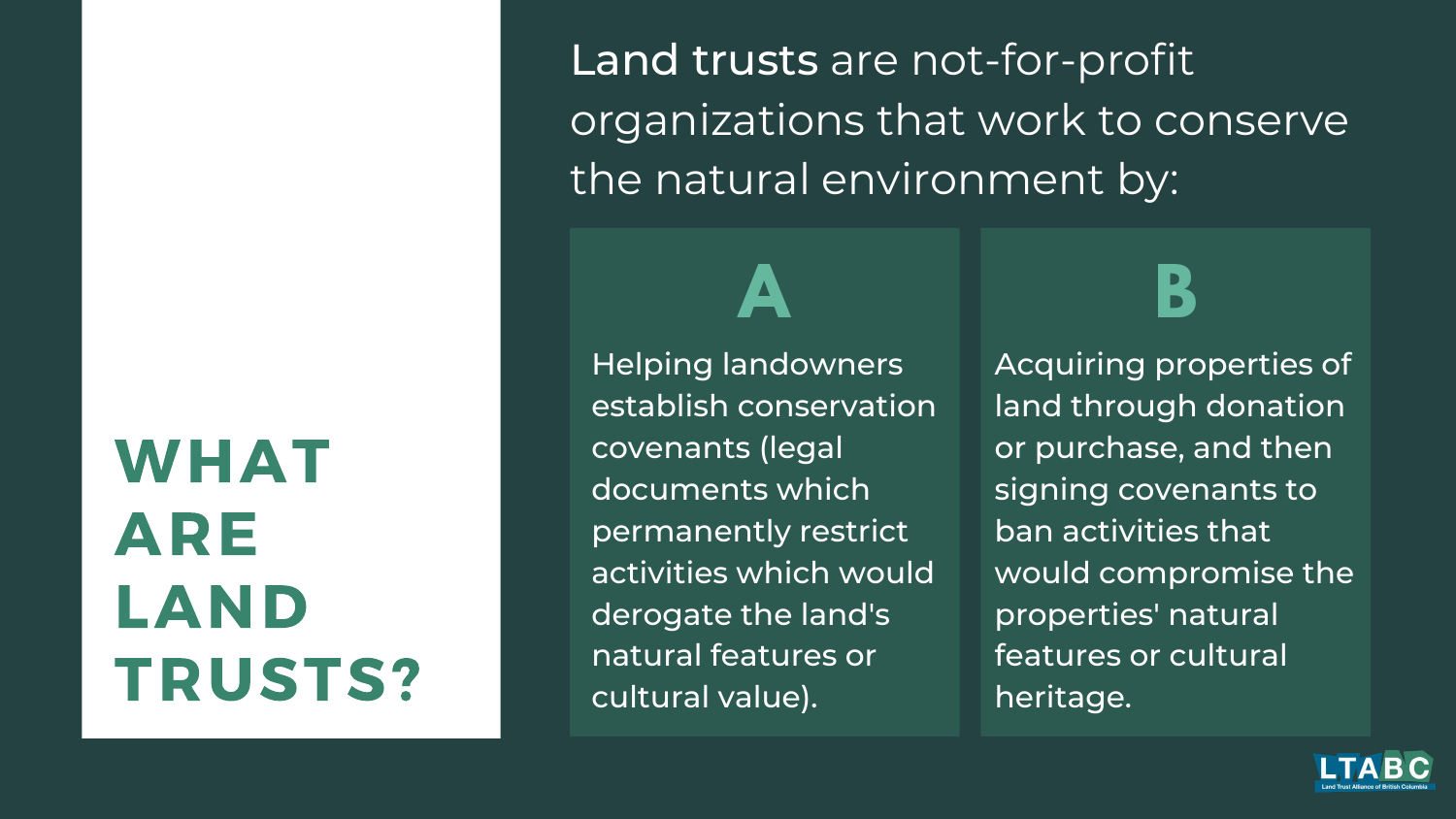### **ACRES OF LAND PROTECTED**



**DONORS, MEMBERS, AND VOLUNTEERS**



# **ABOUT THE LAND TRUST ALLIANCE OF B.C.**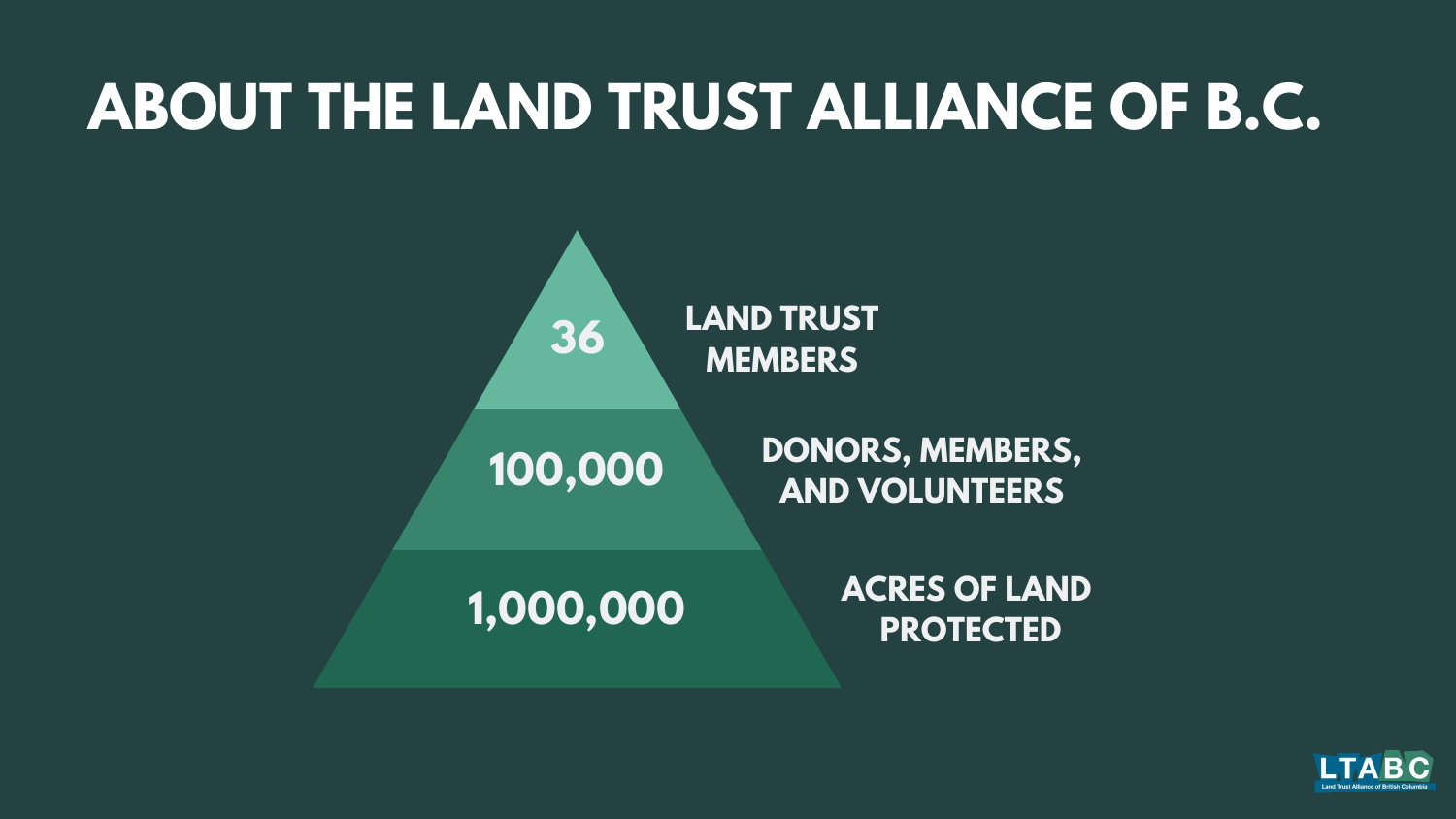### HOW CAN YOU GET INVOLVED?

### VISIT OUR WEBSITE TO FIND: **LOCAL ORGANIZATIONS** that need

your help

**SOCIAL MEDIA CONTENT** to share or to inspire your own social media feed **TIPS AND TRICKS** on how to help out



- 
- beyond volunteering